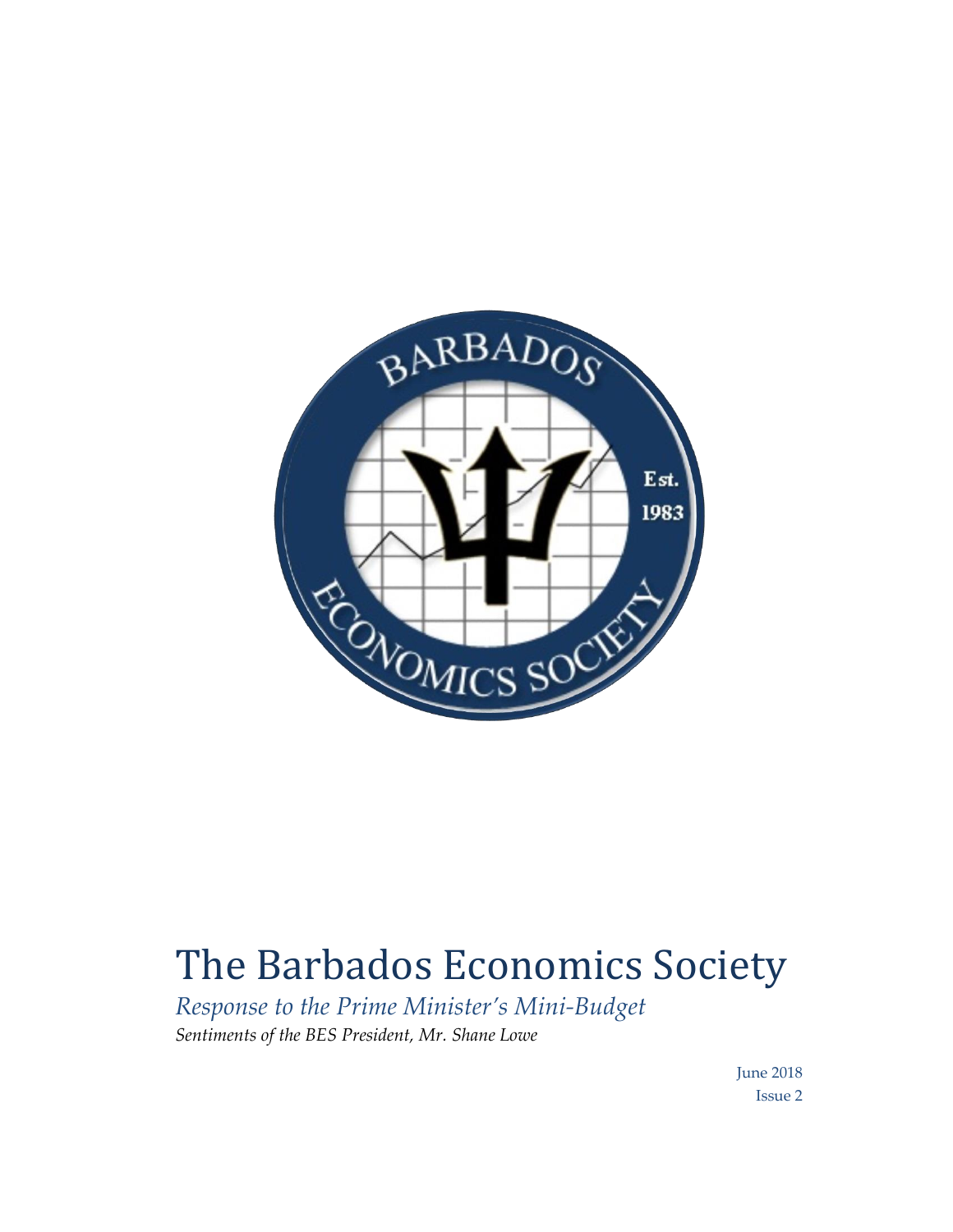## The Barbados Economics Society

Response to the Prime Minister's Mini-Budget *Sentiments of the BES President, Mr. Shane Lowe*

## Summary

On June 11th, 2018, the new Prime Minister and Minister of Finance, Economic Affairs and Investment, the Honourable Mia Mottley, delivered a suite of budgetary proposals to address ongoing economic challenges. During the last fiscal year  $-2017/18$  – the government reduced its fiscal deficit to 4.2% of GDP from 5.7% of GDP in the previous year. That adjustment benefited from greater revenue generated through new and higher taxes, and lower expenditure spending on physical infrastructure and assets. However, greater transfers to public institutions and higher interest costs from a growing debt burden pushed current expenditures even higher. Further, ongoing austerity has stalled economic growth since June 2017, and despite rising tourist arrivals, outgoing external debt payments and lower foreign private sector investment have now reduced the Central Bank's foreign exchange reserves to USD 220 million or approximately 7 weeks of import cover.

More recently, in response to escalating debt (now reported by the government at 175% of GDP including arrears of BBD 1.8 billion), and ongoing pressure on foreign exchange reserves from upcoming debt payments, the Prime Minister announced:

- Suspension of all payments on government's foreign debt; and
- The intention to restructure both foreign and domestic debt to reduce annual debt service costs.

*The budget seeks to widen the tax base and shift the burden of taxation from the most vulnerable in society.*

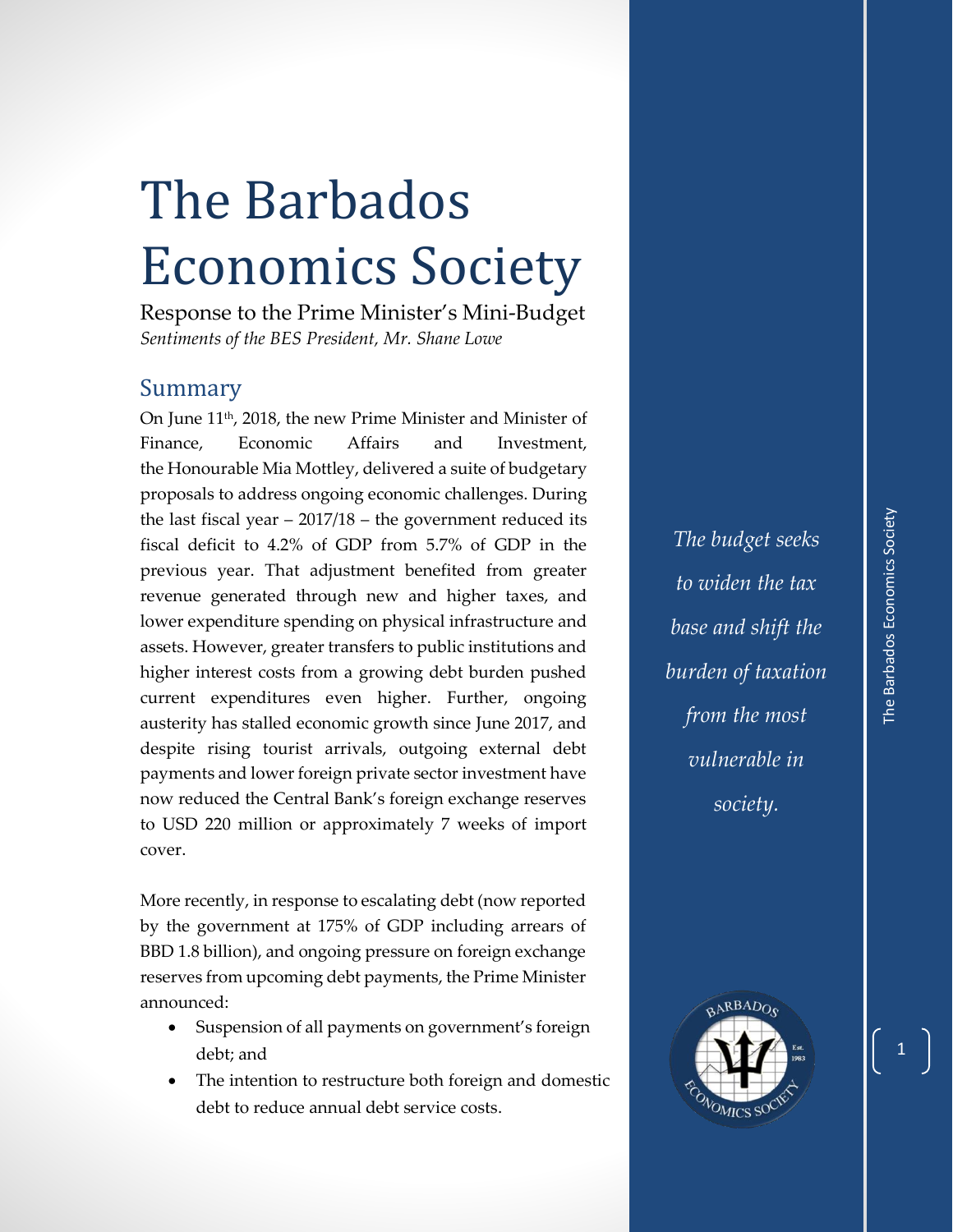This prompted Standard and Poor's to lower the country's sovereign debt rating to 'selective default' and has led to a surge in Barbados' indicative borrowing costs for new foreign debt.

Thus, the Prime Minister announced a range of revenue-earning and expenditurecutting measures aimed at reducing the fiscal deficit to BBD 140 million or 1.4% of GDP in 2018/19 before factoring in potential (but uncertain) annual savings from proposed debt restructuring. Including debt restructuring, the Prime Minister expects no additional funding needs for 2018/19 which implies interest expense savings of at least BBD 140 million for the remainder of the year. Going forward, the government intends to earn revenue in excess of annual expenditures to gradually repay outstanding arrears and reduce the debt stock to 115% of GDP by 2023 and 85% of GDP five years thereafter. In its recently published Article IV report for 2017, the International Monetary Fund (IMF) proposed that the government achieve a balanced budget by 2021 to push public debt from their estimate of 133% of GDP (excluding arrears and contingent liabilities which the government now includes in their estimates) at the end of 2017/18 to 105.5% of GDP by 2022/23. The Prime Minister's budget starts from a greater debt position (reported at 175% of GDP) and appears to have a more aggressive percentage point reduction based on achieving a balanced budget faster than the IMF had initially proposed.

The Barbados Economics Society, in a Nation Newspaper article published on Sunday June 10<sup>th</sup>, 2018 titled "'Bitter Sweet' Mini-Budget", had suggested that much of the fiscal adjustment should focus on a combination of reducing the government's major expenditure item - transfers and subsidies - and earning more revenues, not necessarily through higher tax rates, but by extending the tax base to capture more persons. Specifically, we noted that the government should seek to address inefficiencies in state-owned entities and consider new funding models for those entities that account for the largest shares of public expenditure. On the revenue side, tax measures should focus on improving tax administration to enhance compliance and spreading the tax burden over a larger number of persons to reduce the relative burden of taxation on the most vulnerable in society.

The measures in the June 11<sup>th</sup> budget generally appear to achieve the IMF's and BES' stated objectives, while simultaneously reducing (and potentially eliminating) the fiscal deficit in its first year. The new administration's decision to default on external debt, clear intentions to restructure domestic debt, and no preference to rely on future central bank financing suggest that the government had few options to finance a large recurring fiscal deficit going forward. Thus, potentially eliminating the deficit in one